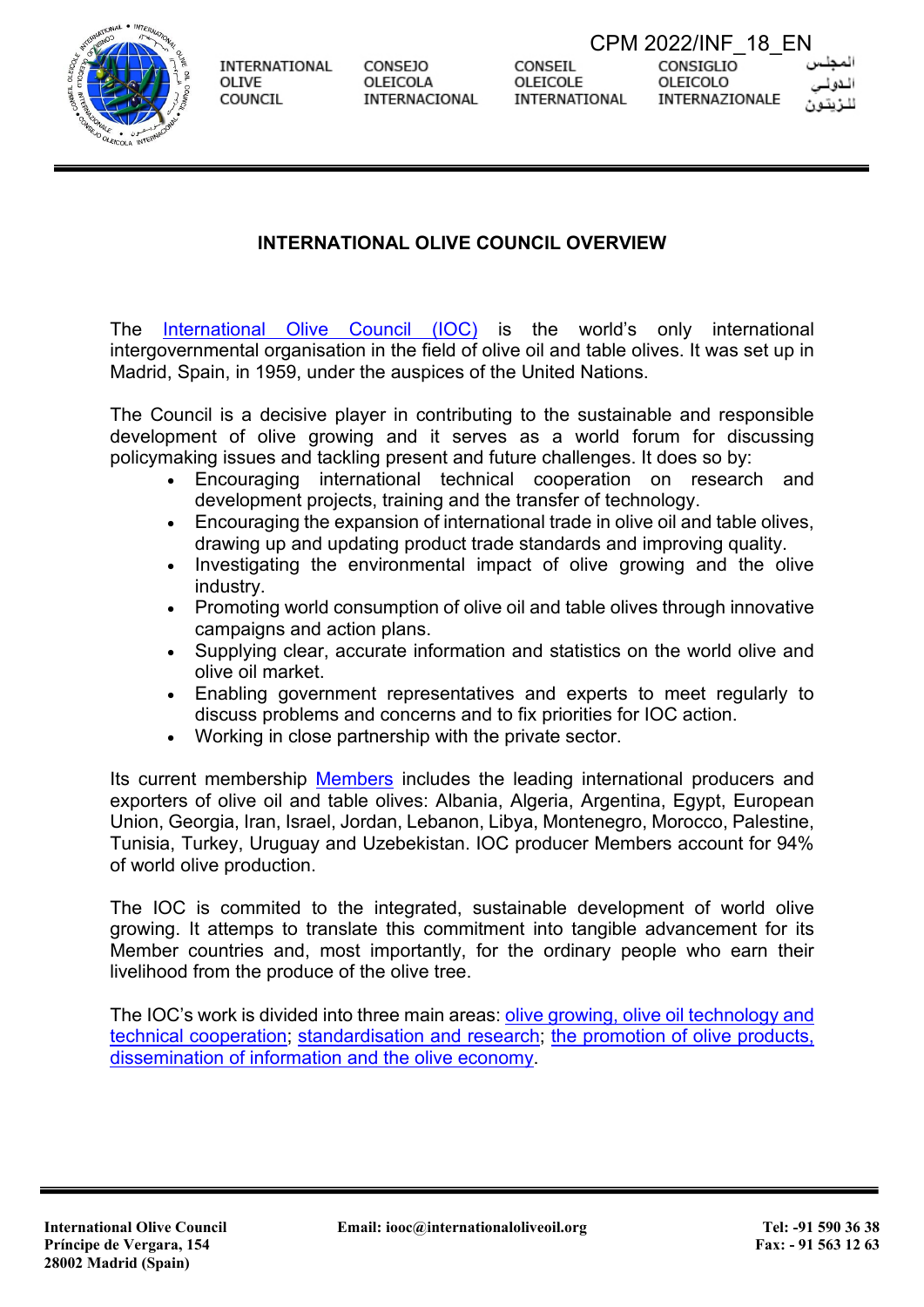

CONSEJO OLEICOLA INTERNACIONAL CPM 2022/INF\_18\_ENCONSIGLIO OLEICOLO INTERNAZIONALE

To mark [World Olive Day](https://www.internationaloliveoil.org/olive-world/world-day-of-the-olive-tree/) (26 November), which aims to protect the olive tree and promote the values of peace, wisdom and harmony that it symbolises, the IOC organises a series of events around the world to discuss important matters for the olive world.

# **IOC ACTIVITIES RELATED TO THE IPPC/FAO (2020-2021)**

Most IOC activities related to the International Plant Protection Convention (IPPC) are organised by its Olive Growing, Olive Oil Technology and Environment Unit and its two departments: technical cooperation and training; and olive oil technology and the environment.

### **Memorandum of Understanding between the FAO and the IOC**

In July 2021, the IOC and the FAO signed a Memorandum of Understanding (MoU) for collaboration to develop, promote and strengthen joint actions to support a more efficient and sustainable olive sector.

The aims of these actions include: developing a programme of activities to (i) increase the capacities of institutional and private operators all along the value chain, and (ii) raise awareness of olive oil quality amongst stakeholders; leveraging the IOC's and the FAO's knowledge and expertise on plant protection, particularly on *Xylella fastidiosa*, to provide coordinated messages on the subject to FAO and IOC Members; leveraging the IOC's and the FAO's knowledge and expertise on genetic resources to plan and implement activities related to the identification, preservation and utilisation of olive genetic resources in collaboration with FAO and IOC Members; and collecting and disseminating clear, accurate information and statistics on the olive and olive oil supply chain and markets.

### **True Healthy Olive Cultivars (THOC) project**

The IOC launched the THOC project with the University of Córdoba (UCO) and the IOC network of olive germplasm banks[1](#page-1-0) to:

<span id="page-1-0"></span> $1$  The IOC has been promoting a network of banks containing olive genetic material since 1994. These banks aim to preserve the heritage of olive varieties grown in countries around the world. The IOC network included 2 banks in as many countries. Three collections (Cordoba, Spain; Marrakech, Morocco; and Izmir, Turkey) are considered international banks and preserve all the varieties of the network located in the different countries in the three different climatic zones.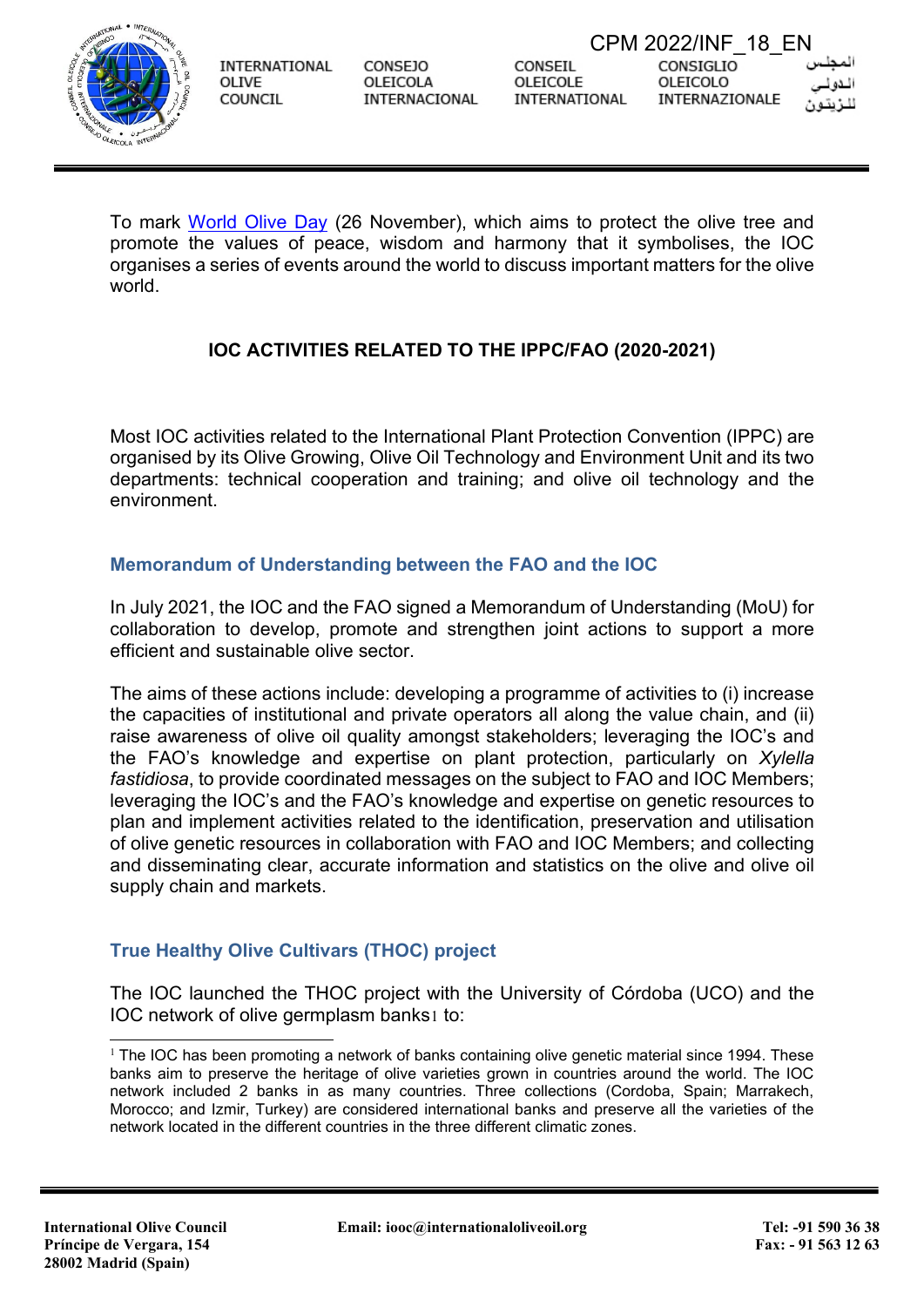

CONSEJO OLEICOLA **INTERNACIONAL**  CONSEIL OLEICOLE INTERNATIONAL

CPM 2022/INF\_18\_ENCONSIGLIO OLEICOLO INTERNAZIONALE



- guarantee the authenticity and health of the most common olive trees in the nurseries of the IOC network;
- apply a single and effective protocol for authentication, varietal identification and pathogen-free verification of plants produced by nurseries;
- establish a list of complementary names of authenticated cultivars used in international trade;
- deliver initial material to nurseries to certify their own plants;
- create the first catalogue of the main varieties used in international trade;
- promote synergy between banks, thus consolidating the IOC network;
- improve the quality of olive seedlings to avoid planting errors and prevent the spread of diseases caused by pathogens such as *Verticillium dhaliae* and *Xylella fastidiosa*.

The THOC project will provide national collections in IOC member countries with the necessary resources to certify their genetic resources.

## **Phytosanitary management of germplasm banks in the IOC network**

The Executive Secreariat held a training course on the phytosanitary management of germplasm banks for the people in charge of the collections. The aim of the course was to provide the IOC network with the information needed to set up mechanisms for surveillance, control and phytosanitary management in national and international germplasm collections. The course was organised in collaboration with the international germplasm collection of Marrakech, the team at the UCO and Prof. Luis Rallo, the coordinator of the IOC germplam banks

### **Workshop: Certification System for olive tree plants**

The aim of this workshop was to strengthen and harmonise a certification system for olive plant trees so that the varieties traded internationally are authentic and free from pathogens, in line with the recommendations and regulations issued by the European and Mediterranean Plant Protection Organization (EPPO) and the European Union (EU).

The production of olive plants without certification may result in the dissemination of pest and diseases and mistaken varieties that do not meet requirements entering plantations.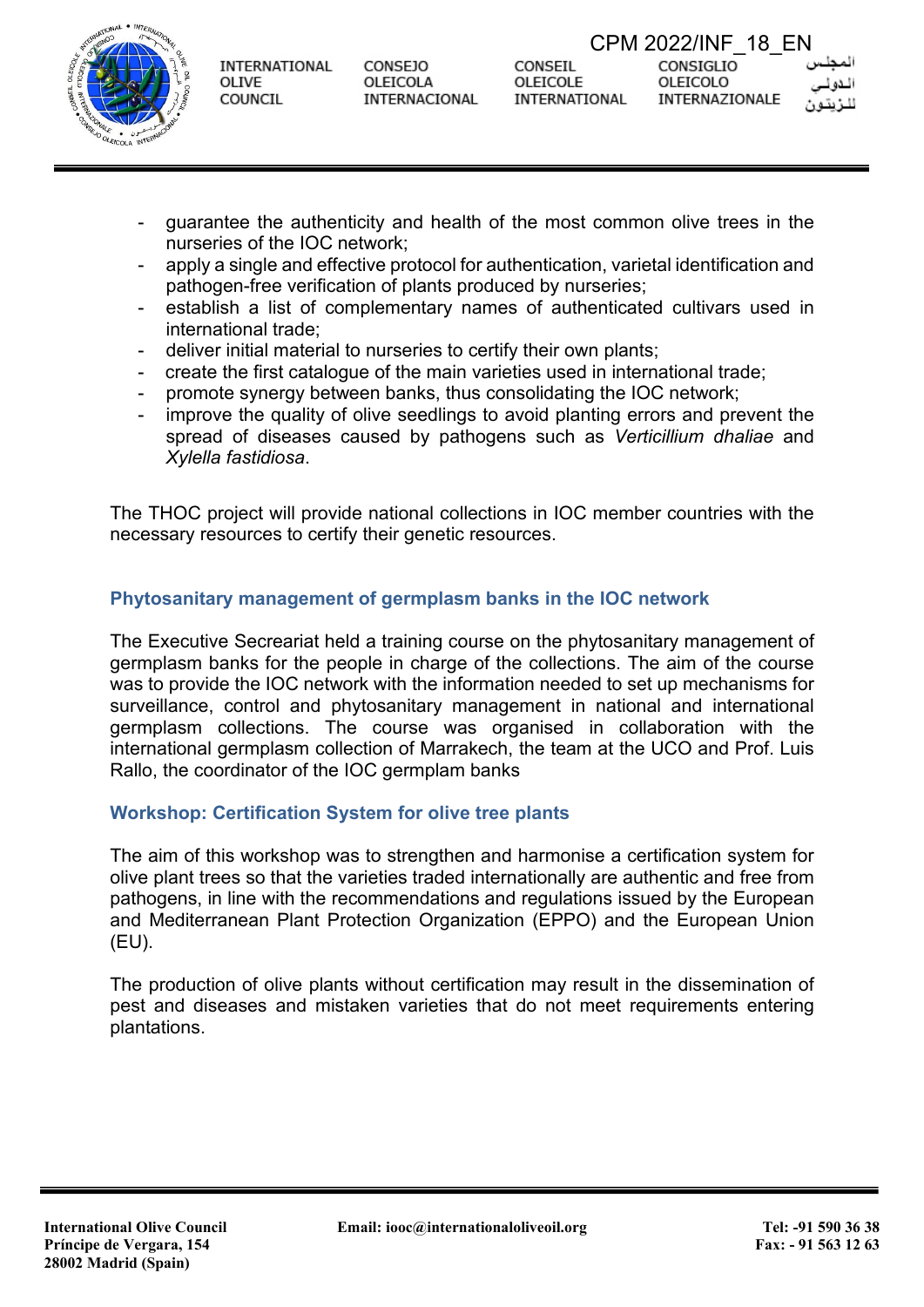

**CONSEJO** OLEICOLA **INTERNACIONAL** 

## **Participation in the revision of PM 4/17(2): Sanitary certification of olive trees and rootstocks**

The IOC participated in several online meetings organized by the EPPO to discuss PM4/17 standard (2). This standard describes the production of olive trees and rootstocks subject to sanitary certification (the first PM was approved in 1996 and revised in 2005).

During these meeting, there was an active exchange of views on the different draft regulations. Proposals were made to change olive seedling production schemes, make specific changes to the regulations, add new references, revise annexes (new diagnostic techniques for pathogen detection) and assess the non-quarantine regulated pests (NQPPs) included in PM4/17(2) (decision to eliminate some irrelevant viruses, as well as the option to include *Xylella fastidiosa* as an NQPP in affected areas).

# **International projects supported (among others):**

**SUSTAINOLIVE** GEN4OLIVE CLIMOLIVEMED XF-ACTORS OLEA International NOVATERRA LIFE OLIVARES VIVOS OLIVE4FUTURE

### **Activities to encourage research and post-graduate studies: PhD, master's and specialisation course scholarships**

The IOC regularly awards scholarships for PhD, master's and specialisation courses. The overall objective of these activities is to encourage research and strengthen technical skills in IOC Member countries. It also aims to train professionals and researchers in olive growing and olive oil technology in response to the growing demand for specialists in the sector and to facilitate technology transfer, the exchange of information, experience and results, and promote mobility among Members.